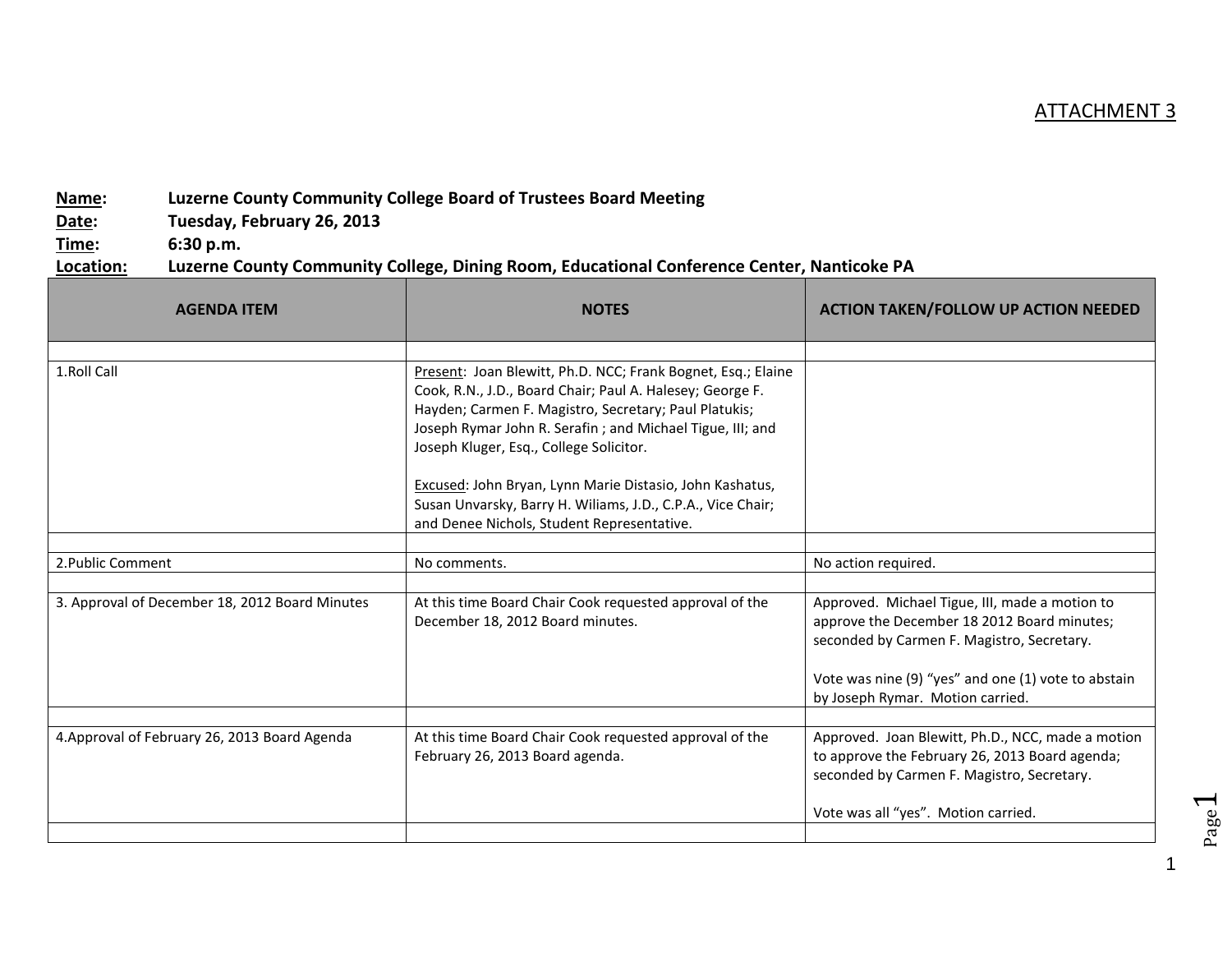| 5. Report of Officers and Agents                                     |                                                                                                                                                                                                                                                                                                                                                                                                                                                                                                                                                                                                                                                                                           |  |
|----------------------------------------------------------------------|-------------------------------------------------------------------------------------------------------------------------------------------------------------------------------------------------------------------------------------------------------------------------------------------------------------------------------------------------------------------------------------------------------------------------------------------------------------------------------------------------------------------------------------------------------------------------------------------------------------------------------------------------------------------------------------------|--|
| President's Report<br>$\triangleright$ Department Chairperson Report | President Leary introduced Thomas McHugh, chair,<br>Communication Arts. Mr. McHugh reported on the merging<br>of the Broadcast Communications and Commercial Art<br>Departments. He also discussed the College's new cooking<br>show, Cooking Classics, which will begin in April on WOLF-<br>TV, FOX 56. He also noted that the College will have a full-<br>time cable channel by September.                                                                                                                                                                                                                                                                                            |  |
| <b>Leadership LCCC</b>                                               | Sandy Cumberland, Mark James, and Brian Mihneski,<br>members of the Leadership LCCC Class of 2012, gave a<br>report on their experience in the Leadership program.<br>President Leary congratulated Mark, Sandy, and Brian on<br>completing the program.                                                                                                                                                                                                                                                                                                                                                                                                                                  |  |
| <b>Foundation Report</b>                                             | Sandra Nicholas thanked Tom McHugh for his work on the<br>cooking show. She noted that the Foundation is looking for<br>sponsors for the cooking show and that alumni will be<br>featured as guest chefs. Sponsors secured thus far for the<br>cooking show are Grotto Pizza, Mohegan Sun, Cross Valley<br>Federal Credit Union, FNCB, and Wilkes-Barre General<br>Hospital.                                                                                                                                                                                                                                                                                                              |  |
|                                                                      | Four new scholarships have been established: the Citizens'<br>Voice Endowed Scholarship, the Jeff Woytowich and Family<br>Culinary Scholarship, the Computer Information Systems<br>Scholarship, and the Elaine Lyons Scholarship. For fall 2012,<br>248 students received scholarship assistance for a total of<br>\$148,000. Of those who received the scholarship<br>assistance, 94% of those students were retained. In<br>addition, 56 students were helped with emergency funds<br>for a total of \$18,509. Of those students assisted, 80% were<br>retained. For the spring 2013 semester, 22 new students<br>were assisted for a total of \$5,243, which includes 11<br>veterans. |  |
|                                                                      | The Alumni Phonathon will begin on March 18. The<br>phonathon will include two weeks of calling alumni to raise<br>funds for unrestricted use and the Health Sciences Center.                                                                                                                                                                                                                                                                                                                                                                                                                                                                                                             |  |

Page2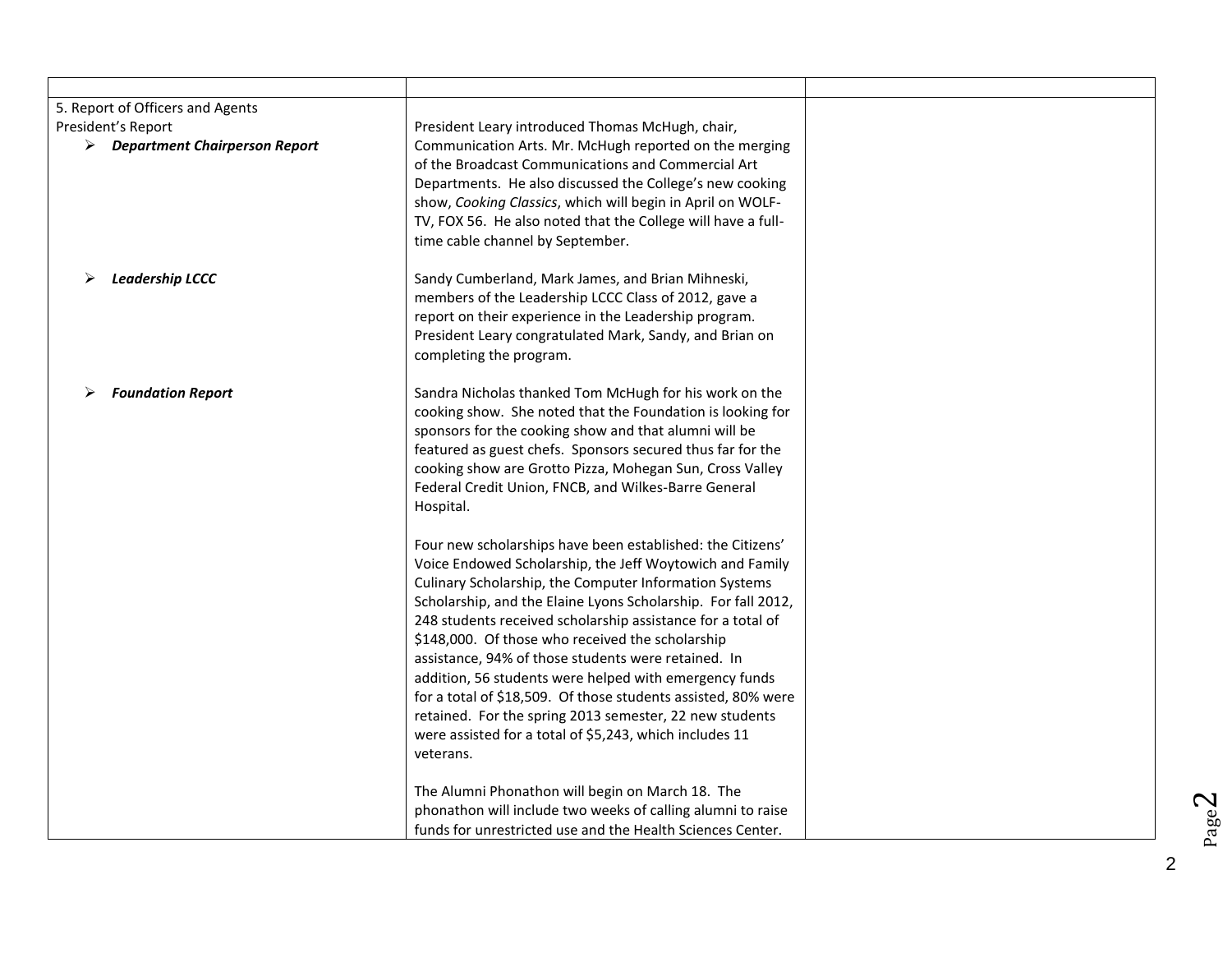|                                                                                       | The annual Legislative Breakfast will be held on April 12,<br>2013, in the Dining Room of the Educational Conference<br>Center. The Alumni Bridge was distributed to Trustees.<br>New Foundation Board members have been appointed.<br>Robert Tamburro is the new president. Ms. Nicholas<br>thanked the Trustees who attended the Scholarship Donors<br>Dinner. The dinner raised \$30,000 and included 295<br>attendees. The Foundation audit for 2011-12 has been<br>completed. |                                                                                                                                             |
|---------------------------------------------------------------------------------------|------------------------------------------------------------------------------------------------------------------------------------------------------------------------------------------------------------------------------------------------------------------------------------------------------------------------------------------------------------------------------------------------------------------------------------------------------------------------------------|---------------------------------------------------------------------------------------------------------------------------------------------|
| 6. Executive Committee                                                                | Board Chair Elaine Cook asked Trustees to save the date for<br>the upcoming Trustees Retreat scheduled for Thursday,<br>April 25, 2013.                                                                                                                                                                                                                                                                                                                                            |                                                                                                                                             |
| 7. Report/Action of the Academic Committee                                            | Paul Platukis, Committee Chair, presented the Academic<br>Committee report.                                                                                                                                                                                                                                                                                                                                                                                                        |                                                                                                                                             |
| 7A. Recommendation to approve Program Additions,<br>Deletions, and Modifications      | 7A. The Academic Committee recommends the Luzerne<br>County Community College Board of Trustees approve the<br>Program Addition, Deletion and Modifications.<br>Board Chair Cook noted several typographical and<br>grammatical errors, minus that she did not see any<br>modifications necessary.                                                                                                                                                                                 | 7 A. Approved. Motion made by John Serafin;<br>seconded by Joseph Rymar.<br>Vote was all "yes". Motion carried.                             |
| 8. Report/Action of the Finance Committee                                             | Board Chair Cook presented the report of the Finance<br>Committee.                                                                                                                                                                                                                                                                                                                                                                                                                 |                                                                                                                                             |
| 8A. Summary of Payments                                                               | 8A. The Finance Committee recommends the Luzerne<br>County Community College Board of Trustees approve the<br>summary of payments.                                                                                                                                                                                                                                                                                                                                                 | 8A. Approved. Motion made by Michael Tigue, III;<br>seconded by Carmen F. Magistro, Secretary.<br>Vote was all "yes". Motion carried.       |
| 8B. Bid #423-Waste Removal                                                            | 8B. The Finance Committee recommends the Luzerne County<br>Community College Board of Trustees approve the award of<br>Bid #423 to Ellsworth Disposal Inc., in the amount of<br>\$23,736.00 per year.                                                                                                                                                                                                                                                                              | 8B. Approved. Motion made by Carmen F. Magistro,<br>Secretary; seconded by Joan Blewitt, Ph.D., NCC.<br>Vote was all "yes". Motion carried. |
| 8C. Bid #424-Microsoft Open Value Subscription<br><b>Education Solution Agreement</b> | 8C. The Finance Committee recommends the Luzerne<br>County Community College Board of Trustees approve the<br>award of BID #424 for Microsoft Open Value Subscription                                                                                                                                                                                                                                                                                                              | 8C. Approved. Motion made by John Serafin;<br>seconded by Carmen F. Magistro, Secretary.<br>Vote was all "yes". Motion carried.             |

3